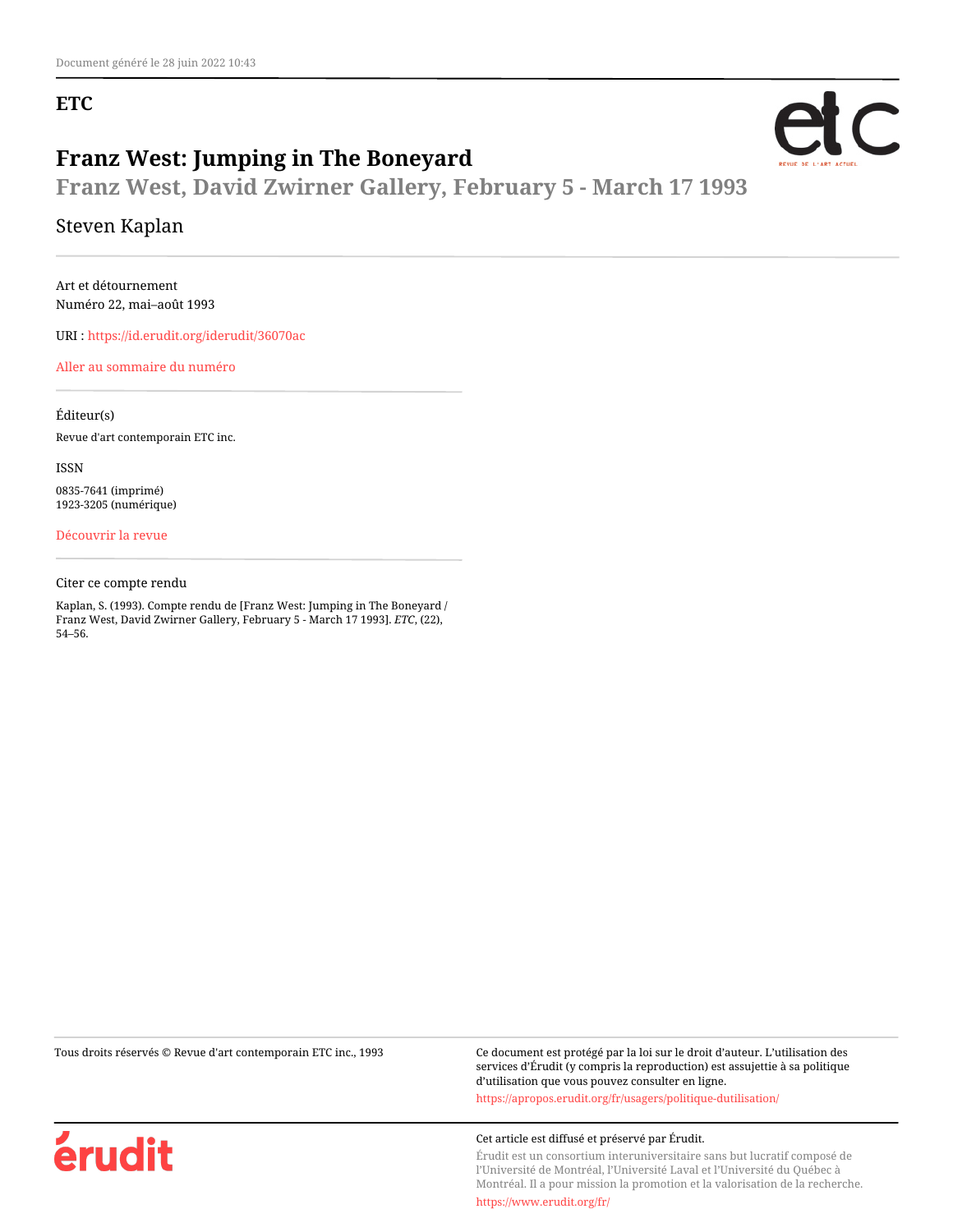# ACZUALIZÉS/EXPOSIZIONS

# NEWYORK FRANZ WEST : JUMPING IN THE BONEYARD

### Franz West, David Zwirner Gallery, February 5 - March 17 1993

the lessons of mortality, the bleak humor of decay<br>and devolution, and a fashionable pessimism that ne of the unfortunate legacies of sloppy neoexpressienism is the pathetic biomorphic object, suggesting in its organic or semi-organic decrepitude and devolution, and a fashionable pessimism that runs against the fundamental Western, modernist tradition of progress through technology and a brighter future beaming towards us every day. Particularly in sculpture, where the canons of Minimalism had until recently defined a refined, geometric surface devoid of figurative connotation, it seems that the more fetishistically ugly and convoluted the sculpture, the more claims it can make to an enlightened, revisionist connotation with reference to Judd, Andre et al.

At first glance the sculpture, furniture and other objects of Franz West (at David Zwirner Gallery, 43 Greene Street), seem to adhere to this late 70s reaction to Minimalism. His ugly duckling pieces maintain a direct if amorphous relationship to the body, but are somewhat objectionable in their barnacled coarseness. The body suggested by West is not a healthy one. It is unclean and impure, with protuberances that imply the foul excresence of some unnameable disease: cancer, tumors, warts, blisters. West's skins are neither sleek nor smooth but dry, hard, and crusty, like the calcareous response of a blighted metabolism that is frantically throwing out its poisons. This metabolic metaphor is compounded in the lumps and mounds, which suggest a scatalogical reference similarly found in the work of John Miller and St. Clair Cemin. Perhaps more to the point, West's objects adhere to a prosthetic identity. They are not necesarily of the body, but resonate as psychosomatic projections of the body, as objects that adhere to the body in some hysterical or neurotic sphere or with some implication of debased functionalism.

What elevates West above the ranks of mediocre neo-expressionism, and what makes him interesting to this reviewer, is not his devolved biomorphism and perverse will to the gauche and awkward — traits fairly common to the current generation of artists —but a rarefied intellectual dandyism that seems to revel in the accoutrements of ultimate schmutz not as physical transgression but as conceptual trope. Like de Sade in Salo: 120 Days of Sodom, West starts with a scatalogical gesture and fetishizes it to the point of ultimate refinement, an ultraelegance only possible once one leaves the conventional bourgeois notions of prettiness behind and hovers over the boneyard with lockjawed hilarity.

This conceptual predisposition to unearth the hidden material of psychosis, and, as a sculptor, make it physically



Franz West, installation, 1993. David Zwirner Gallery.

tangible, is perhaps appropriate to a native of the city of Freud. As a Viennese, West inherits an entire program of cultural assumptions, a particularly Austrian blend of intellectual curiosity, sarcasm and cynical gallows humor, hovering on the cusp between transgression and acceptance. Working in the legacy of the body and blood performances of the Viennese Aktionismus artists - Hermann Nitsch, Gunther Brus and Otto Muehl — West seems to accept their focus on ceremony and their narcissistic blending of metabolism, excrement and creation while dissociating himself from the primacy of gesture that is a cornerstone of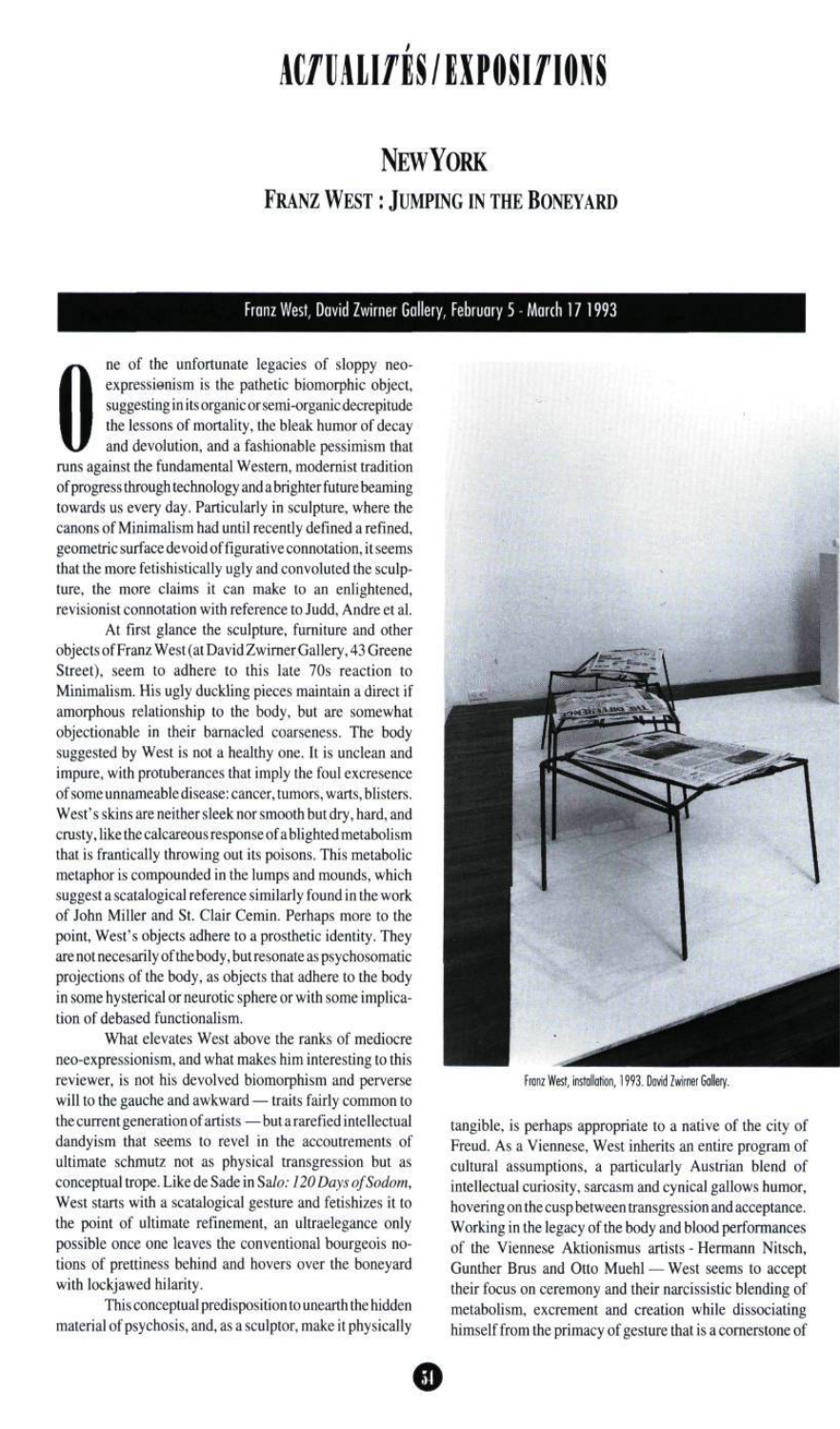expressionism. Although the ostensible aim of sculpture is the



production of objects, and West's objects can certainly be located on the axis of abstraction vs. pictorial representation, his ultimate aim is not the creation of virtuostic tours-deforce or manifestations of dexterity. West's makeshift and intentionally gauche execution lift us beyond the realm of the outwardly physical and turn us back to more inward, visceral rumblings, to a.psychic charge that resonates from within, to an interior monologue that sculpture has with itself regarding is accommodations and purposes. This investigation of sculpture's interior space makes West an "ideal sculptor — one who unearths archetypal pictures but does so with the greatest nonchalance possible," according to Kaspar Kônig in a videotaped conversation with West that is part of the gallery installation.

If West is nonchalant in his production process, perhaps we should be less so in our analysis of it. The eight sculptures, on pedestals, that constitute the main part of the show all adhere to the same strategy of production: found objects that are slathered with plaster, gauze, paper-mache, cardboard and metal foil, so that the contours and identity of the original objects are rendered invisible. They are assimilated under a rough, gnarly coating and "ingested", a sly metaphor that conflates the production of art with the processes of human metabolism. Since we all know what the end product of human metabolism is, the "clean" Duchampian model of the readymade is besmirched, rendered useless as shit. In one fell conceptual stroke, West is able to satisfy his sandbox longings, kill the father, and equate art with excrement, while offering a sardonic judgement on the art marketplace that is, itself, so eager to ingest his scultpure. Which is one of the best earned examples of having one's caca and eating it too that I have seen in contemporary art.

By examining a typical piece, we can derive some idea of the associations and concerns that West brings to his creative process. In its essential shape, mass and height from the floor when displayed on a pedestal, Untitled seems to adhere to the human scale: a head, a hat. Its tuberous appendages suggest animal or vegetative biomorphism: a hydra or a bladder. Further examination might yield certain similarities to the crown of the Statue of Liberty. In fact, West is quite happy to allow the piece to resonate between all these associations as part of a continuing, open-ended conversation, as one reference dissolves into another in a series of metaphorical tropes. The meaning of the piece proceeds not just through its formal vocabulary of size, shape, color and the various physical properties of sculpture, but through the language— puns, wordplay, theoretical thought — that went into its development. West is constructing his objects as much from words as from plaster, but if he had to choose only one medium, he would seemingly be quite happy to remain with words, as evidenced by this excerpt from the videotaped conversation:

Originally, this piece was pink. And what I wanted to represent was the udder of a cow. Then I had the thing standing around in my studio for several weeks and began to think more and more of the Statue of Liberty which, as the name implies, is more or less a symbol of, well, a sign... but the leap from the udder of a cow to the Statue of Liberty came automatically. There's the milking of cow and there's America. And admittedly, I finally envisioned the head of Medusa, and than I had to think of the United Snakes of